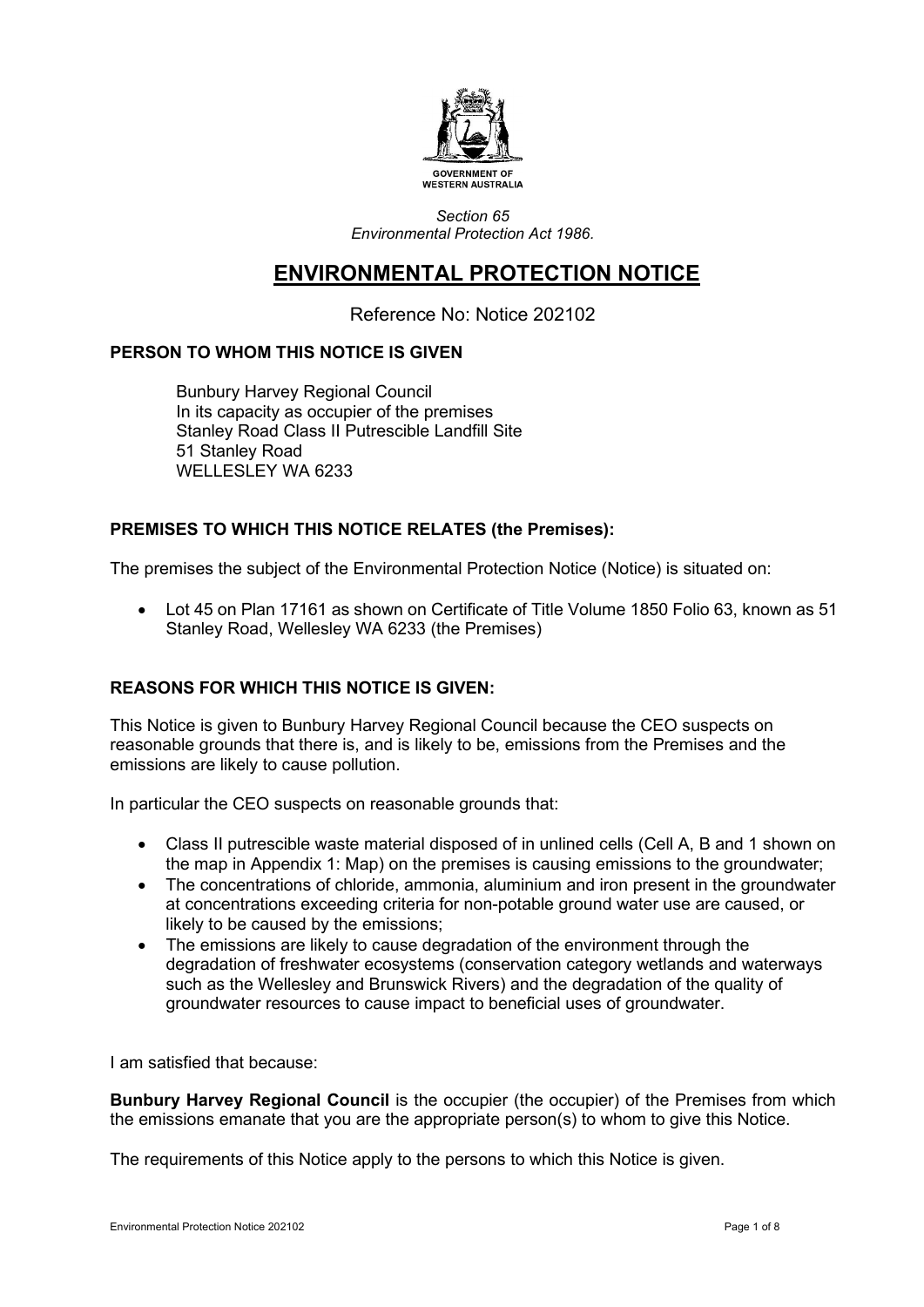#### **REQUIREMENTS OF THIS NOTICE:**

This Notice requires the persons to which this Notice is given to take such measures as the CEO considers necessary to control or abate the emissions.

#### **Immediate Requirements**

- 1. From the date this Notice is given, the persons to which this Notice is given can only use inert waste (as defined in Appendix 2: Definitions), residual source segregated municipal waste (as defined in Appendix 2: Definitions) that is set aside for kerbside collection and disposal, and local council generated waste for the purpose of achieving the final landform in Cell 1.
- 2. Within 14 days of the date this Notice is given, or by an alternative date agreed on in writing by the CEO, the persons to which this Notice is given must provide the department with the following information:
	- 2.1. the minimum amount of airspace necessary to enable capping of Cell 1; and
	- 2.2. the final profile of the waste mass in Cell 1 necessary to enable capping of Cell 1.

#### **Other requirements**

#### **Implementation of Approved Landfill Action Plan**

- 3. Within 14 days of the date this Notice is given, the persons to which this Notice is given must engage and retain an Environmental Consultant (the Consultant), as defined in Appendix 2: Definitions.
- 4. Within 60 days of the date this Notice is given, or by an alternative date agreed on in writing by the CEO, the persons to which this Notice is given must provide the department with a revised version of the document - *Landfill Closure Management Plan Stanley Road Waste Management Facility* prepared by Ask Waste Management Consultancy Services, dated 10 January 2019 (LCMP).
- 5. The revised version of the Landfill Closure Management Plan (Revised LCMP) must:
	- 5.1. be prepared with the Environmental Consultant engaged and retained by Requirement 3 above; and
	- 5.2. detail the works required for closure of Cells A and B, and completion and closure of Cell 1 consistent with the information provided by Requirement 2 above, including but not limited to:
		- 5.2.1. filling of the airspace to enable capping; and
		- 5.2.2. achievement of the final profile of the waste mass; and
		- 5.2.3. capping works specifications; and
		- 5.2.4. surface water management infrastructure required to facilitate stability of a modified cover profile; and
		- 5.2.5. landfill gas management system installation and ongoing management.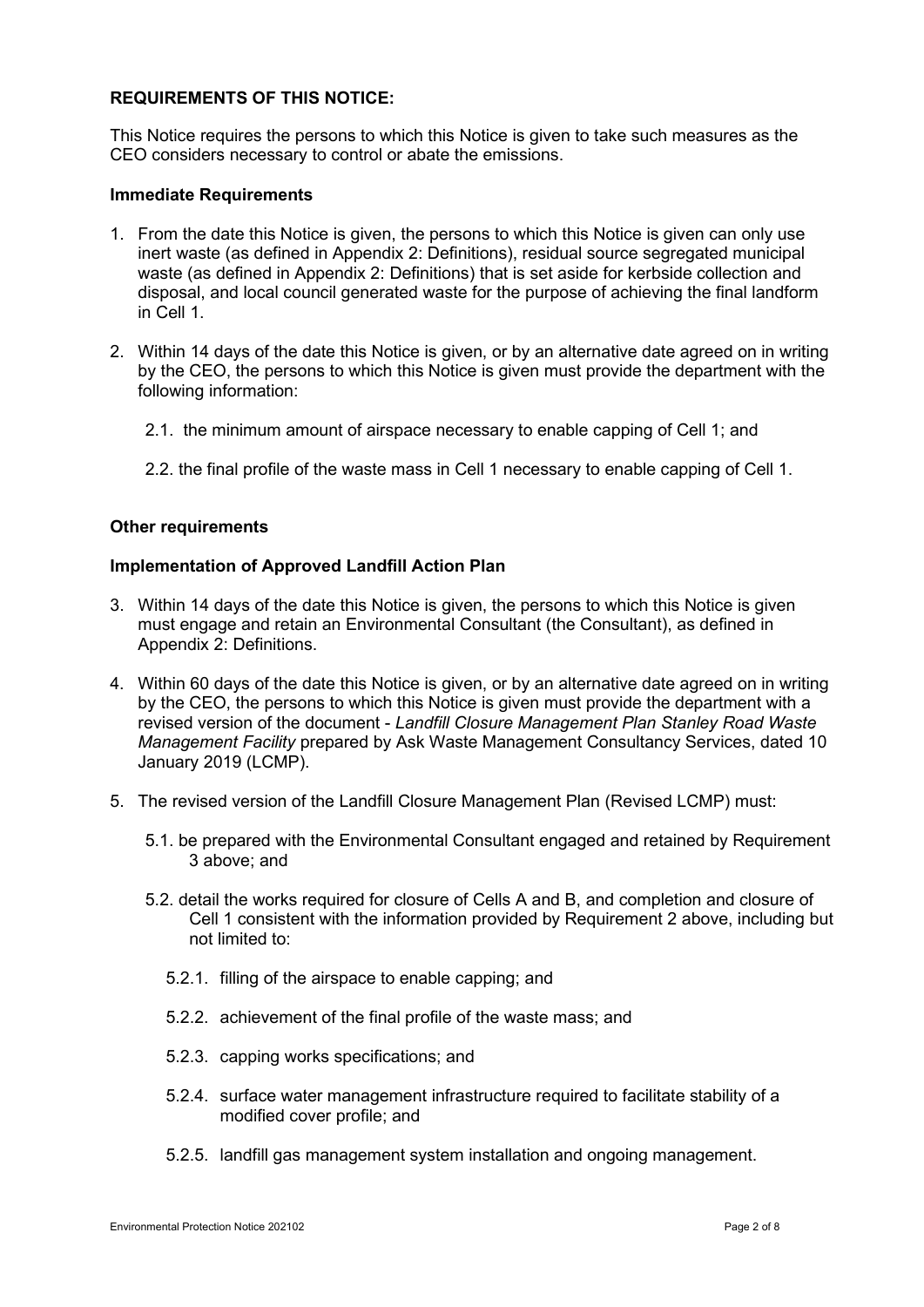- 5.3. include a detailed breakdown of proposed completion timeframes for each of the works specified in 5.2 so that the works are completed as soon as reasonably practicable; and
- 5.4. at least maintain, and if possible, improve on the standard of works detailed in the LCMP document described in Requirement 4 above.
- 6. If the CEO considers the Revised LCMP to be inappropriate for the purposes of this Notice, the persons to which this Notice is given must comply with any direction for improvement by the CEO.
	- 6.1. If subject to a direction for improvement, the occupier of the Premises must:
		- 6.1.1. Within 14 days from the receipt of the direction provided in Requirement 6, ensure that the Revised LCMP is amended and resubmitted to the CEO in accordance with those directions.
- 7. Within 21 days of the date written approval of the Revised LCMP is given the persons to which this Notice is given must implement the Revised LCMP.
	- 7.1. the persons to which this Notice is given must implement the Revised LCMP within the detailed completion timeframes identified in the approved plan.

#### **Reporting**

- 8. The persons to which this Notice is given shall quarterly;
	- 8.1. Provide the volumes and waste types as specified in Requirement 1 deposited into Cell 1; and
	- 8.2. Provide information on the current waste levels and profile for capping of Cell 1; and
	- 8.3. Provide a progress update on achieving the objectives of the Revised LCMP.

 $\mathcal{L}_\text{max}$  , which is a set of the set of the set of the set of the set of the set of the set of the set of the set of the set of the set of the set of the set of the set of the set of the set of the set of the set of

Kelly Faulkner Executive Director, Regulatory Services (Delegation No. 143) Department of Water and Environmental Regulation *Officer delegated under Section 20 of the Environmental Protection Act 1986*

5 July 2021

**Appendix 1: Map Appendix 2: Definitions Appendix 3: Certificate of Title**

Environmental Protection Notice 202102 **Page 3 of 8** Page 3 of 8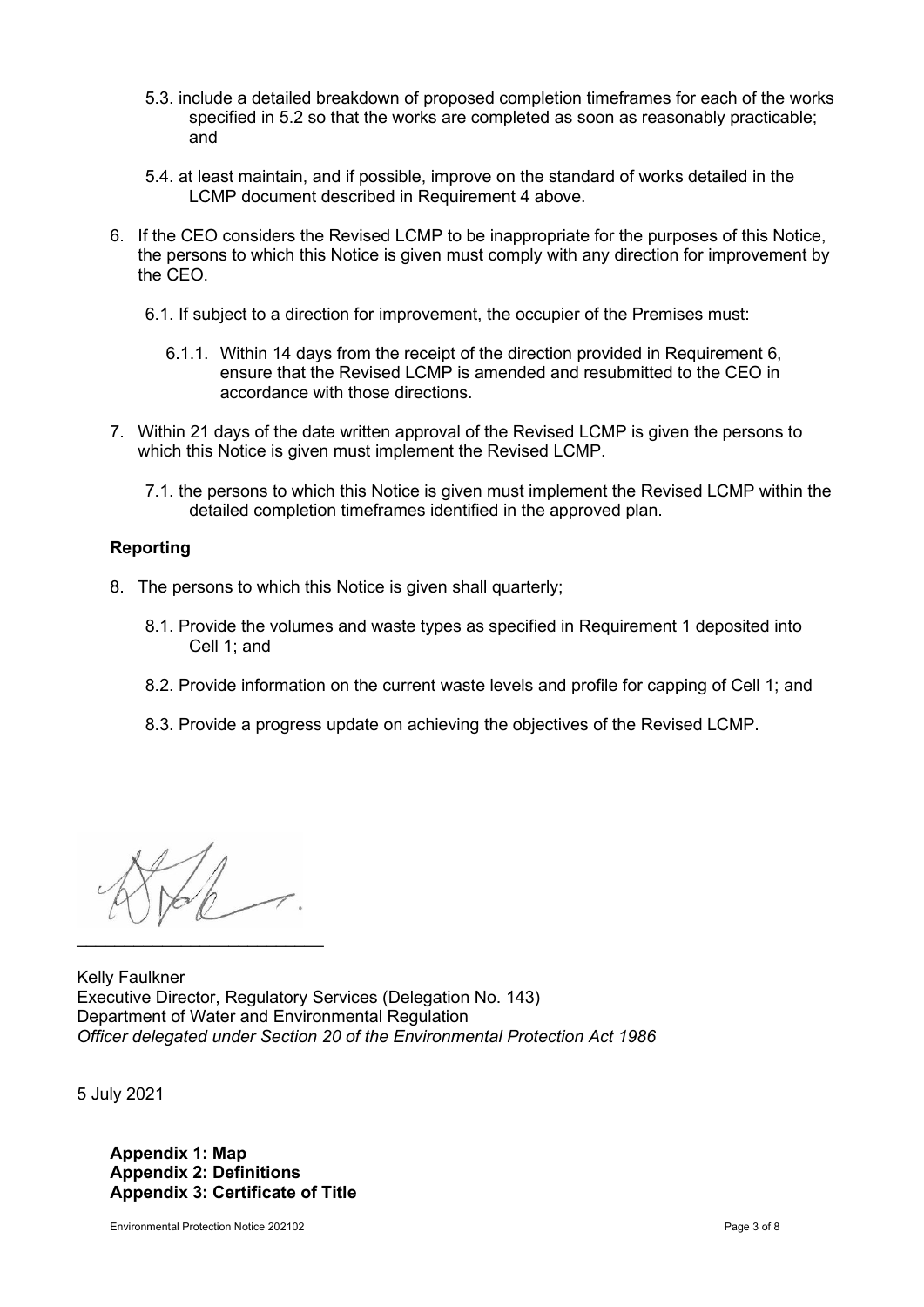#### **Important Information:**

A PERSON WHO IS BOUND BY THIS ENVIRONMENTAL PROTECTION NOTICE AND WHO DOES NOT COMPLY WITH THIS NOTICE COMMITS AN OFFENCE UNDER THE *ENVIRONMENTAL PROTECTION ACT 1986*.

A person who is aggrieved by a requirement contained in this notice may within 21 days of being given this notice lodge with the Minister for Environment an appeal in writing setting out the grounds of that appeal.

Any other person who disagrees with a requirement contained in this notice may within 21 days of the making of that requirement lodge with the Minister for Environment an appeal in writing setting out the grounds of that appeal.

PENDING THE DETERMINATION OF AN APPEAL REFERRED TO ABOVE, THE RELEVANT REQUIREMENTS CONTAINED IN THIS VEGETATION CONSERVATION NOTICE CONTINUE TO HAVE EFFECT.

Note that under section 118 of the *Environmental Protection Act 1986* that each person who is a director or who is concerned in the management of the body corporate may be taken to have also committed the same offence.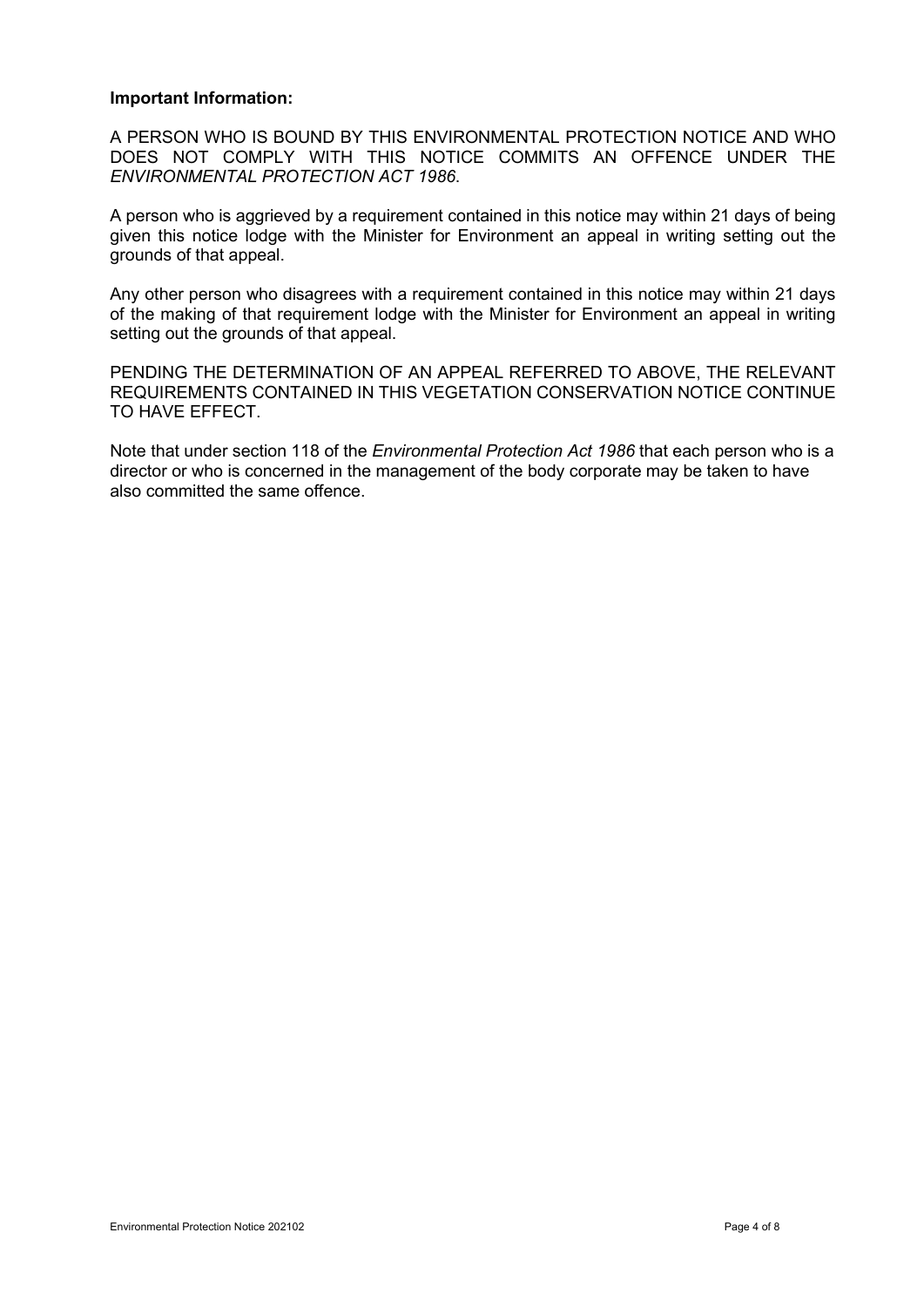# **Appendix 1:**

# **Map**

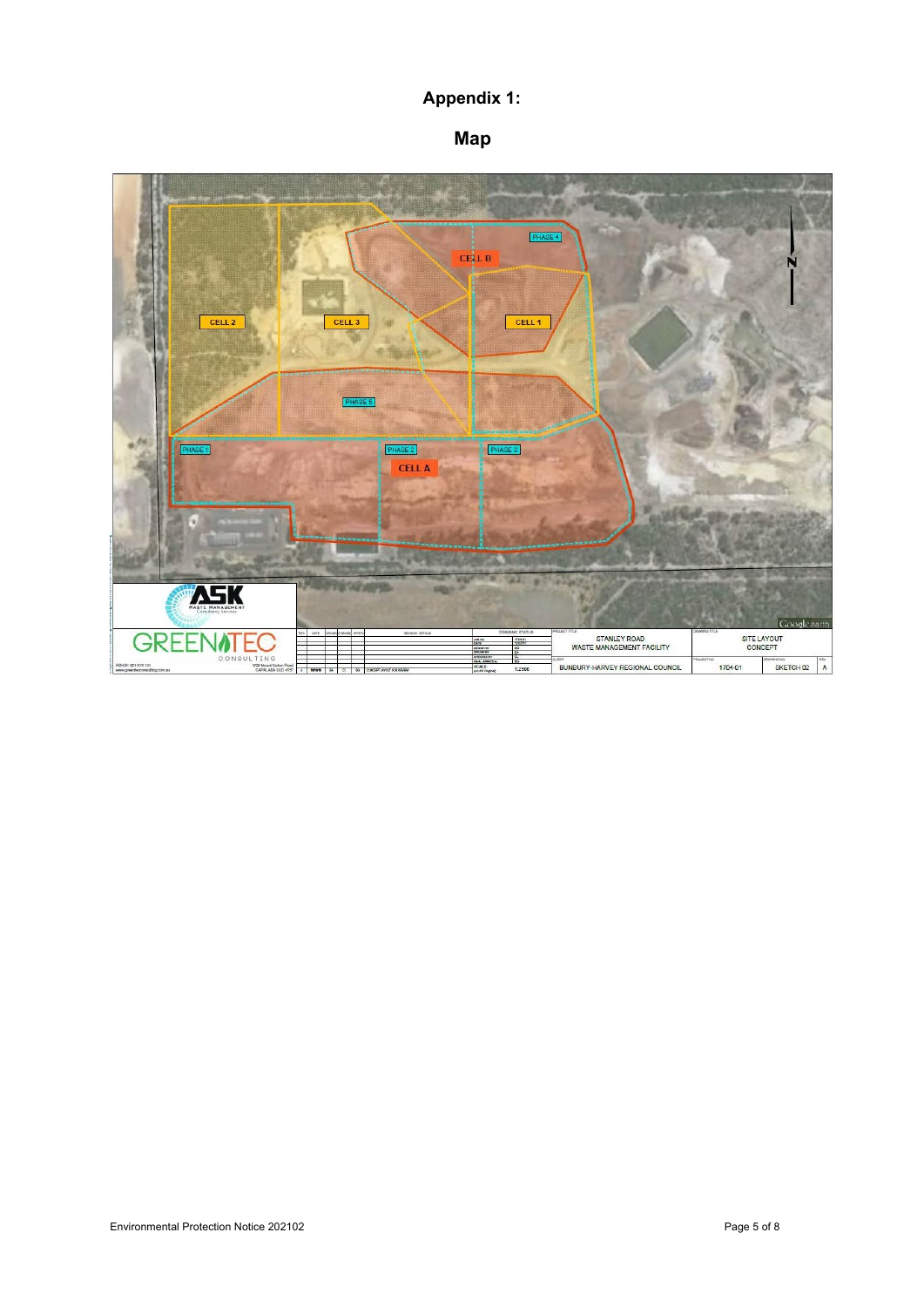# **Appendix 2:**

# **Definitions**

# **In this Notice, unless the contrary intention appears –**

**'Act'** means the *Environmental Protection Act 1986* (WA);

'**CEO'** means Chief Executive Officer, Department of Water and Environmental Regulation;

'**CEO'** for the purposes of correspondence means;

Chief Executive Officer Department of Water and Environmental Regulation Locked Bag 10 JOONDALUP DC WA 6919 Telephone: (08) 6364 7000 Fax: (08) 6364 7001 Email: [compliance@dwer.wa.gov.au](mailto:compliance@dwer.wa.gov.au)

''**Contaminated Sites Guidelines'** means *Assessment and Management for Contaminated Sites*- *Contaminated Sites Guidelines, December 2014.* Located at [https://www.der.wa.gov.au/images/documents/your-environment/contaminated](https://www.der.wa.gov.au/images/documents/your-environment/contaminated-sites/guidelines/Assessment_and_management_of_contaminated_sites.pdf)[sites/guidelines/Assessment\\_and\\_management\\_of\\_contaminated\\_sites.pdf](https://www.der.wa.gov.au/images/documents/your-environment/contaminated-sites/guidelines/Assessment_and_management_of_contaminated_sites.pdf) ;

**'Environmental Consultant'** means a person, or persons, who has qualifications and experience consistent with those described in Schedule B9 of the National Environment Protection (Assessment of Site Contamination) Measure 1999 (the NEPM). The consultant must also:

- Currently reside in Australia; and
- Have extensive and demonstrated experience in landfills, groundwater, landfill gas and analysis; and
- Includes a qualified engineer, meaning a person who: a) holds a Bachelor of Engineering recognised by the Institute of Engineers; and b) has a minimum of five years of experience working in a supervisory area of their engineering expertise; and
- Have extensive and demonstrated experience in the remediation of contaminated environments.

**'Inert Waste'** has the meaning defined in the Landfill Definitions titled 'Landfill Waste Classification and Waste Definitions 1996 (as amended 2019) located at [https://www.der.wa.gov.au/images/documents/our-work/licences-and-works](https://www.der.wa.gov.au/images/documents/our-work/licences-and-works-approvals/WasteDefinitions-revised.pdf)[approvals/WasteDefinitions-revised.pdf;](https://www.der.wa.gov.au/images/documents/our-work/licences-and-works-approvals/WasteDefinitions-revised.pdf)

**'Occupier'** 360 Organics, ABN 79 907 325 881;

**'Premises'** means:

• Lot 45 on Plan 17161 , Volume 1850, Folio 63 as shown on Certificate of Title (Register Number 45/P17161) known as 51 Stanley Road, Wellesley WA 6233;

**'Provide in writing'** includes by email with an authorised signature.

**'Putrescible Waste'** has the meaning defined in the Landfill Definitions titled 'Landfill Waste Classification and Waste Definitions 1996 (as amended 2019) located at [https://www.der.wa.gov.au/images/documents/our-work/licences-and-works](https://www.der.wa.gov.au/images/documents/our-work/licences-and-works-approvals/WasteDefinitions-revised.pdf)[approvals/WasteDefinitions-revised.pdf;](https://www.der.wa.gov.au/images/documents/our-work/licences-and-works-approvals/WasteDefinitions-revised.pdf)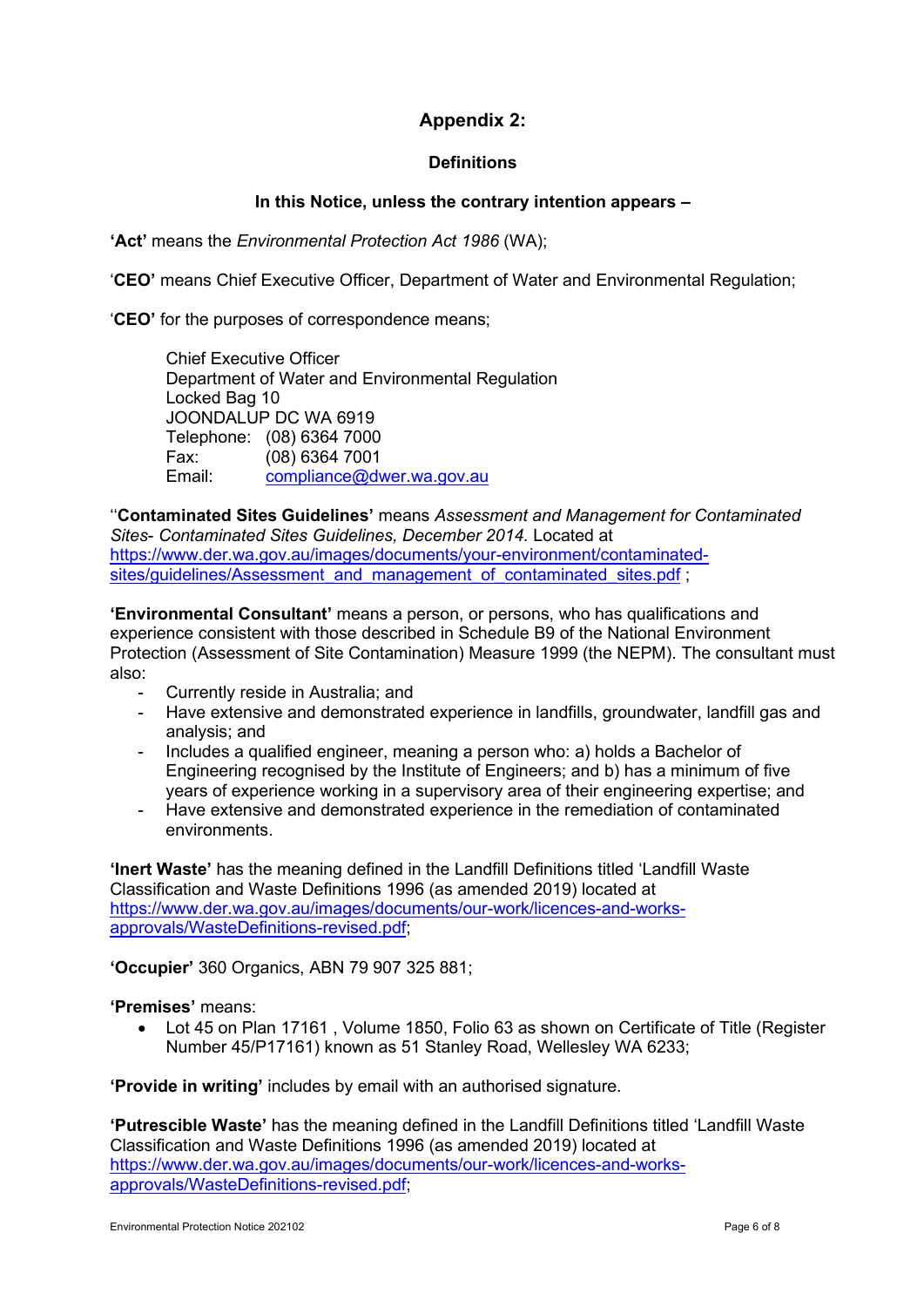**'Residual source segregated municipal waste'** means the fraction of the municipal waste stream after kerbside segregation of food organics, garden organic waste and other recyclables;

**'Quarterly'** means 4 discrete periods within a 12 month annual period, with each period separated by at least 45 days.